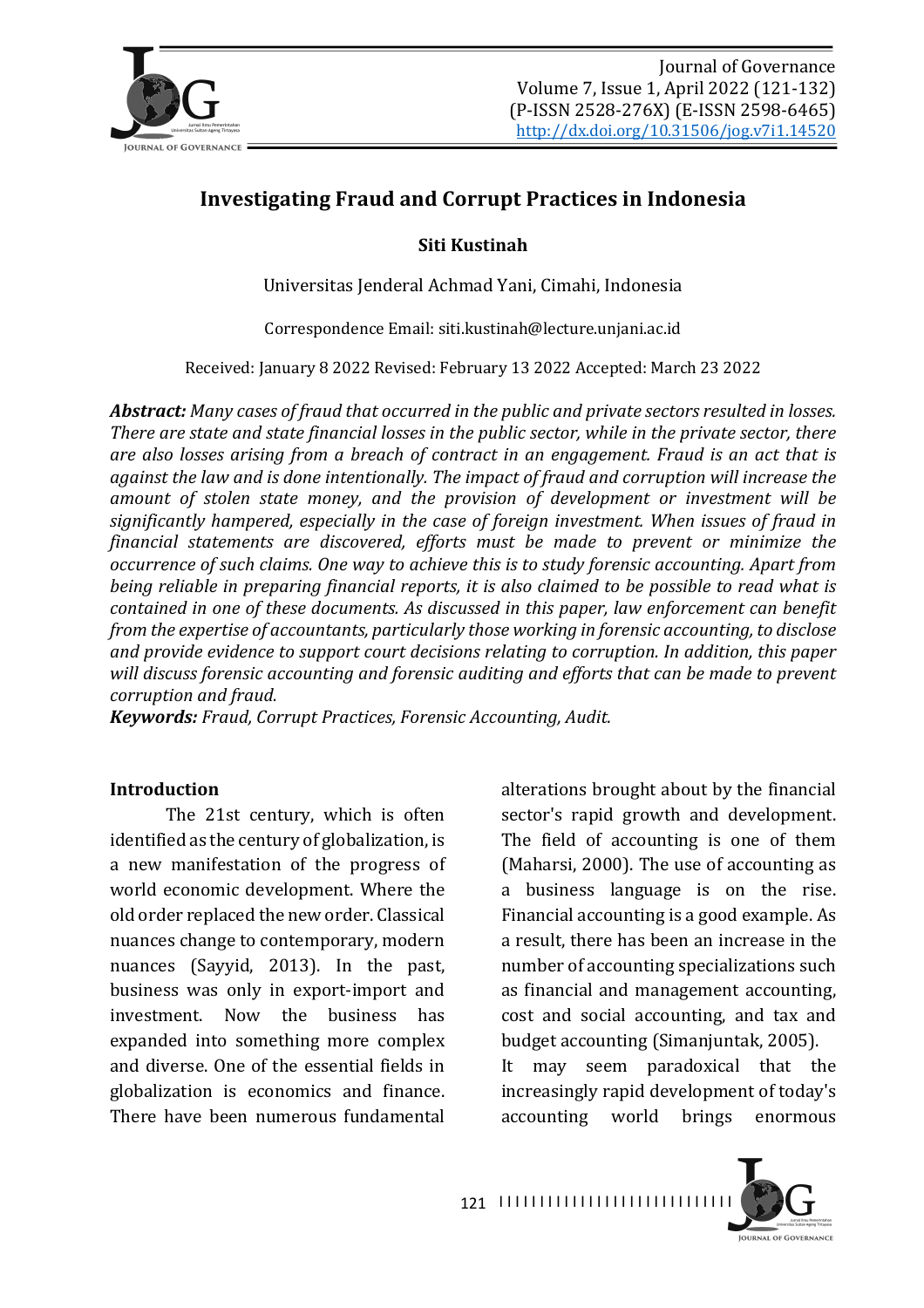benefits to society and has produced various material and non-material benefits (Wiguna & Dharmadiaksa, 2016). But on the other hand, these phenomena and situations have resulted in increasingly fierce business competition by seeking the highest profits with minor sacrifices and avoiding losses (Yuliato, 2012). The demands of this competition can change business behavior towards unfair or cheating competition, which is a form of economic crime. This situation forces the possibility of many violations and irregularities, which will have significant consequences that can ultimately harm many parties, namely the occurrence of a very complex fraud problem (Dewi, 2017).

The term "fraud" has long been known among auditors. However, this term is still new on a broad scale, such as clean and good governance programs (Bawekes et al., 2018). The terms "fraud" and "error" have different meanings. The difference between the two terms lies in the actions taken, whether intentional or unintentional. Errors are activities done unintentionally, while fraud is an act that is done intentionally (Gusnardi, 2011). The types of fraud that occur in various countries can be different because, in this case, the practice of fraud is influenced by legal conditions in the country concerned (Anggrani et al., 2019). In developed countries with stable economic life, fraud tends to have few modes of action. As for developing countries such as Indonesia, fraud tends to have many methods of doing it. Fraud can occur in both the private sector and the public sector. There are many irregularities and errors in the private sector that people make in interpreting

financial records. This causes significant losses for people who work for the company and for investors who invest their funds in the company (Santoso  $&$ Belum, 2008).

One of the fraud cases that occurred in Indonesia occurred in the government and several corporate organizations. One of the cases that occurred at BUMN was namely regarding overstated financial statements, as it is known that the alleged mark-up of the financial statements of PT. Kimia Farma Tbk, namely, inflated net income in the report. PT. Kimia Farma Tbk's financial statements in 2001 (worth Rp. 32.668) billion, because the financial information that should have been Rp. 99.594 billion was written at Rp. 132 billion). This case dragged a KAP who became the auditor of PT. Kimia Farma Tbk. (Rahman, 2020).

The reality is that fraud in organizations, especially in government agencies, is increasing in intensity, according to a survey conducted by Transparency International Indonesia (TII, 2005), which places political parties, legislative bodies, and the Director-General of Taxes as the most corrupt institutions in Indonesia (Diansyah et al., 2011). For this reason, the role of auditors and other supervisory institutions is needed; The Supreme Audit Agency (BPK) and the Financial and Development Supervisory Agency (BPKP) to audit indications of fraud objectively and independently so that efforts to eradicate corruption can run and reduce their intensity (Rustiarini & Sunarsih, 2015).

According to the Corruption Perception Index (CPI), Indonesia was ranked as one of the most corrupt countries in the world in 2016. A

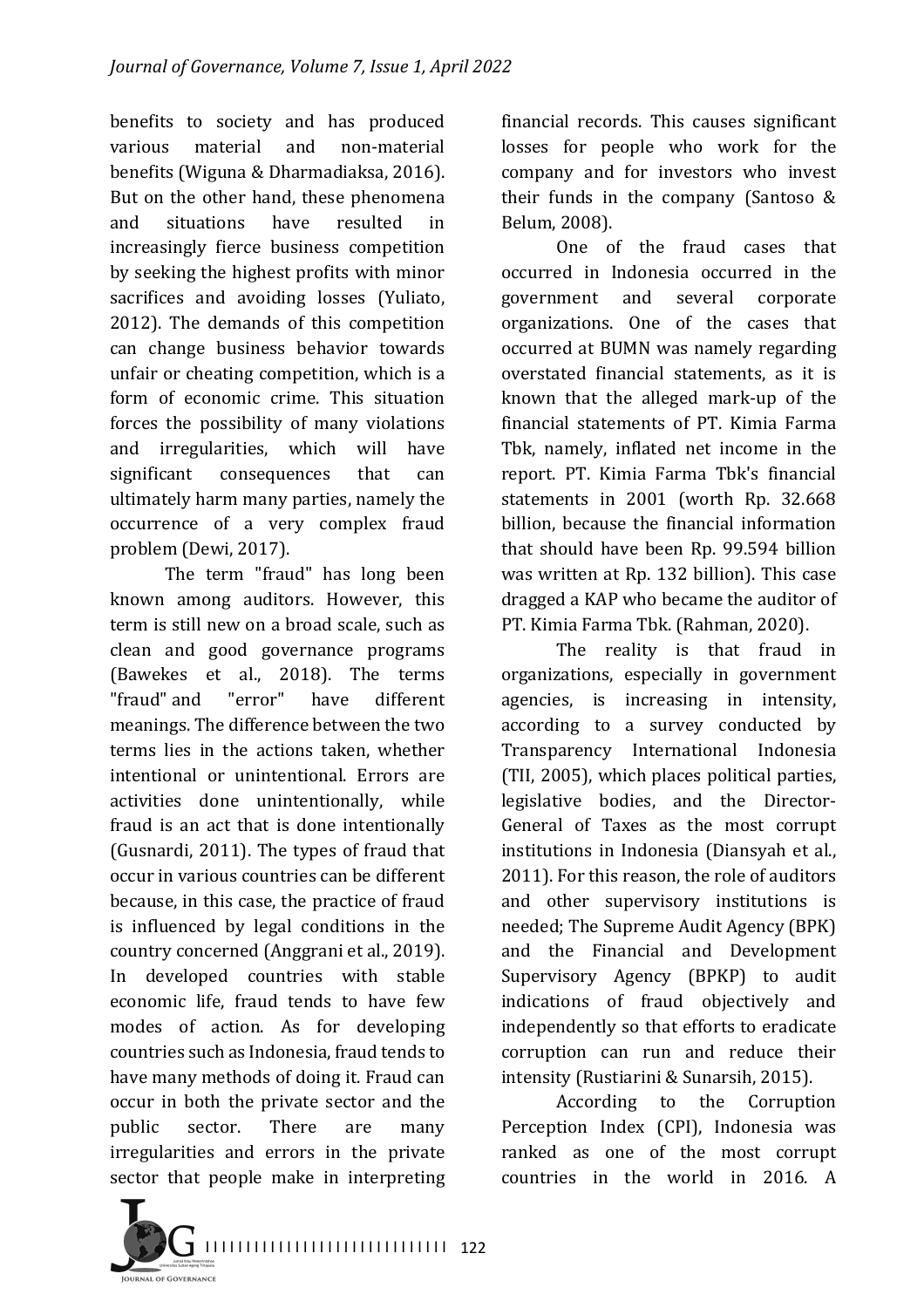Transparency International survey in 2016 found that Indonesia has a score of 37 out of 100, placing it 90th out of the world's 176 countries (0 means very corrupt and 100 means very clean). The first corruption rank occurs among the bureaucracy, DPRD, and regional heads in Indonesia. The forms of corruption that are carried out are no longer just manipulation of transportation money, hotels, and pocket money, but fictitious project tenders, extortion, mark-ups on procurement of goods, and tax evasion (Wiralestari, 2017). Many corporate organizations do not have to deal with fraud with a proactive approach. When fraud occurs in an organization, it must face a dilemma. If there is suspected fraud, generally, many corporate organizations resolve it internally without wanting it to be published (Arfah, 2011). Then the case is closed, and the problem is considered solved. It is reminiscent of Amle O. Krueger's Capture Theory of how difficult it is to eradicate corruption in Indonesia. According to the Capture Theory, anything that appears to be legal on paper actually is. This theory is unfortunately widely misapplied in practice in order to serve the interests of multiple parties (Isgiyataa  $&$ Budivonic, 2018).

Accounting still has a limited role in fighting fraud. In this case, accountants must have advanced skills in accounting, as well as extensive knowledge of economics, finance, banking, taxation, business, information technology, and law (Siregar, 2019). Forensic accountants are vital in criminal investigations. (Haryani et al., 2014). Forensic accounting is the broad application of accounting discipline to legal issues for settlement in or out of court (Rozali, 2015). To help break the chain of corruption perpetrators, the government and related institutions should maximize the use of forensic accounting and auditing professionals. This article will examine the role of forensic accountants in uncovering and resolving fraud and corruption cases in Indonesia. It will be useful in analyzing various corruption cases in Indonesia, especially those involving systemic corruption committed through conspiracies prepared with legal documents by the perpetrators.

## **Method**

This research was conducted by an analytical method using forensic accounting and investigative audit. In this case, the research method used was qualitative, with the data used being secondary. In this case, the analysis used was descriptive. Descriptive qualitative research is intended to describe what there is about a variable that exists in the field. Qualitative research underpins postpositivist philosophy, which is used to assess the state of natural objects  $G$ unawan, 2013). A greater emphasis is placed in this study on the relationship between meaning and value. It is important to note that in qualitative research, the role of the researcher is to collect and interpret data. Direct observation, interviews, and document studies are the most common methods for collecting data. While the inductive method of triangulation was used to ensure data validity and reliability, the findings of qualitative research placed a greater emphasis on the meaning of the data than on generalizations. Analysis of

**IQURNAL OF GOVERNANCI** 

123 | 11111111111111111111111111111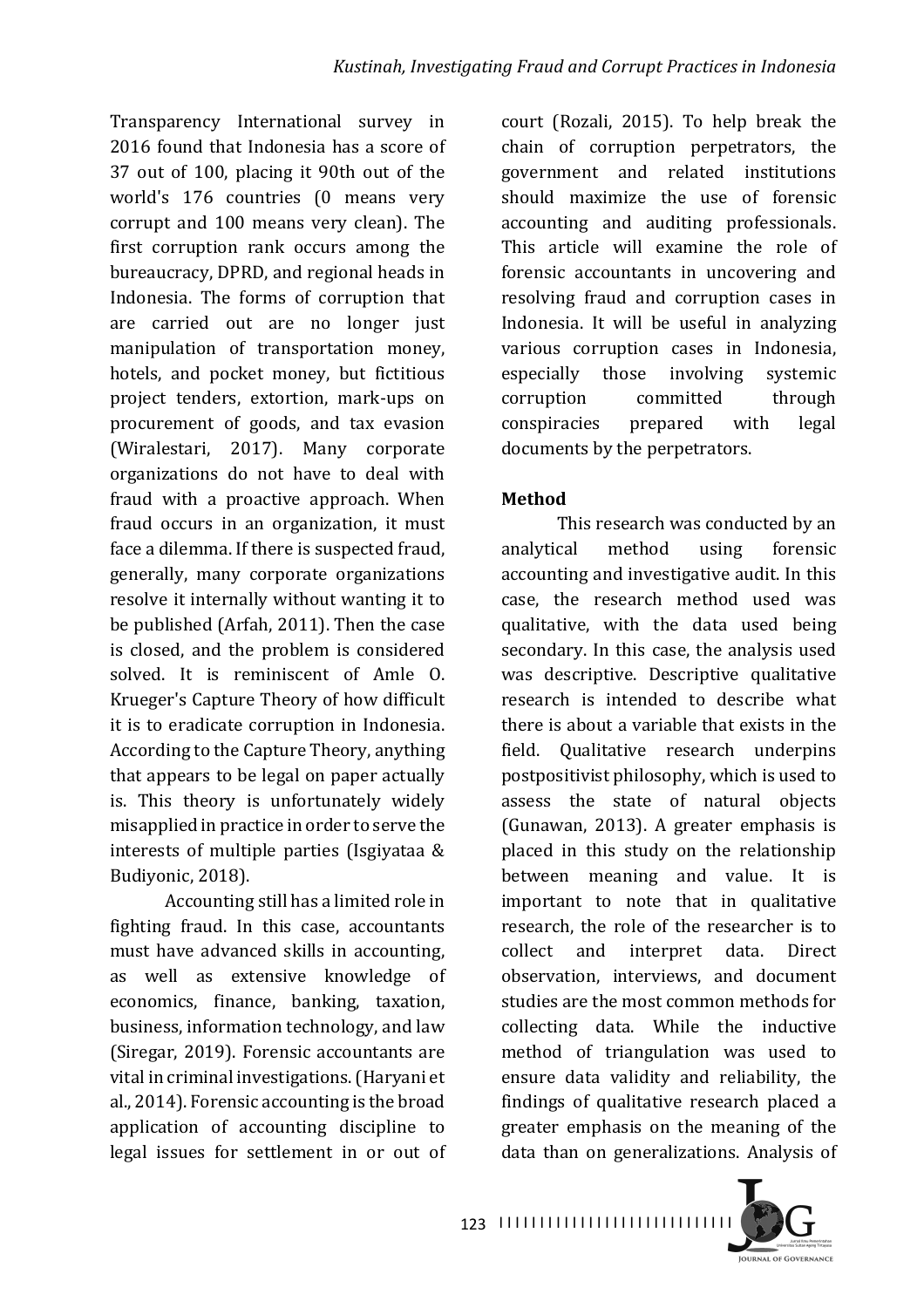data collection methods made use of all fraud-related documents. Forensic accounting and investigative auditing techniques are employed in this study to examine fraud disclosures made in online media.

## **Result And Discussion Fraud**

The word "fraud" is still alien to us. False statements are common in forensic accounting and investigative auditing. Fraud is the main target of forensic accounting and investigative audits. An individual uses improper actions to take advantage of others, which is known as cheating (Atmadja & Saputra, 2018). Intentional fraud includes lying, plagiarism, and theft. Fraud is committed in order to gain financial gain, avoid payment or service loss, avoid taxes, or protect personal or business interests (Saputra et al., 2018). According to Kiewiet et al. (2008), fraud is the misrepresentation of material facts to deceive and influence other parties. According to Matsumura & Tucker (1992), fraud is a deliberate deception that includes lying, plagiarism, and theft. According to Tommie W. Singleton and Aaron I (2010), cheating is an act that includes deceit, cunning, dishonesty, and improper/fairways to deceive others for their benefit, causing harm to others. G. Jack Bologna & Robert J. Lindquist (1995) define fraud as a financial deception.

Thus, it can be concluded that fraud is a variety of human ingenuity that is planned and carried out individually or in groups to obtain benefits or advantages from other parties in ways that are not correct, causing harm to other parties. In other words, fraud is a deliberate



From an accounting point of view, fraud is the misrepresentation of material facts in the presentation of accounting facts and, ultimately, in financial statements. Accounting fraud is divided into two main groups: fraudulent reports and fraudulent transactions. Report fraud includes intentional misreporting so that it appears the company's financial condition is better than it actually is and ultimately deceives shareholders, investors, and creditors. The most common fraud reports are income and inventory "elevated," commonly referred to as the income maximization pattern, income smoothing, and earnings management. Fraudulent transactions are usually carried out to facilitate the theft or conversion of entity or company assets into personal assets. Examples of fraudulent transactions are fictitious debts and the transfer of company assets into privately owned assets.

Anyone and any party can commit cheating, such as employees, management, or investors. Examples of direct fraud committed by employees include, for example, taking cash, inventory, and company equipment and taking office equipment and supplies. Meanwhile, fraud involving third parties, for example, is bribery. For example, fraud committed by management, for example, is the engineering of financial statements to increase the company's net profit, lower the value of company losses, fictitious investments (investment scams), and others.

The theory that discusses fraud behavior well is known as the GONE theory. Bologna in Munirah & Nurkhin

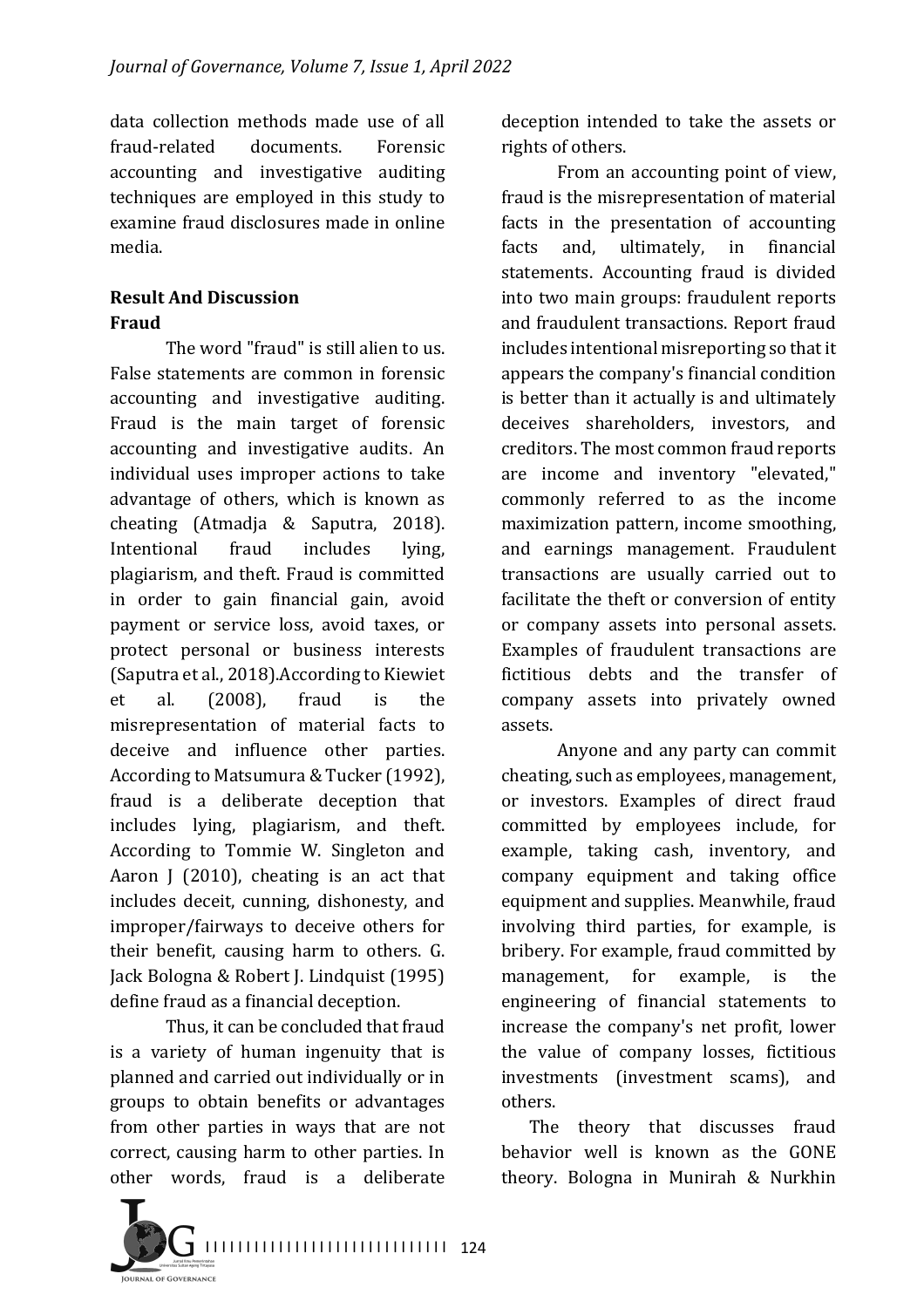$(2018)$  explains the factors that encourage fraud, including:

- 1. Gluttony is related to the existence of greedy behavior that potentially exists in everyone.
- 2. Opportunity relating to the state of the organization or community agency in such a way that someone could commit fraud against it
- 3. Needs are related to the factors that individuals need to support their lives that he thinks are reasonable.
- 4. Exposure (disclosure) of the actions or consequences that the fraud perpetrator will face if found to have committed fraud.

Accounting fraud is conceptually divided into three types; however, Rezaee and Riley (2010) stated that three conditions cause the causes of fraud.The three conditions that explain the factors for fraud are known as the "fraud triangle." and they are as follows:1. Pleasures (pressures or incentives), the presence of pressures or incentives to commit fraud.2. Possession of an opportunity: the presence of a situation or opportunity to commit fraud.3. Rationalization (attitude/rationalization), the existence of attitudes, characters, and a series of unethical values that allow for dishonest acts.

- 1. This corruption includes several things, such as conflicts of interest of colleagues or family in projects, bribery, forced withdrawal of funds, tender play, and disguised gratification.
- 2. Stealing assets means taking assets unlawfully or against the law. The

illegal taking of assets includes three things, namely:

- $\circ$  Skimming or looting, where money is looted before entering the company's treasury. In other words, the funds are taken before the bookkeeping.
- $\circ$  Lapping or theft, where money is looted after entering the company's treasury. Examples are the imposition of bills that do not follow reality, the payment of illogical fees, and the falsification of checks.
- o Kitting or embezzlement of funds occurs when there is a form of inflated funds or the existence of floating funds (free money).
- 3. Fraudulent financial statements. This is fraud in the form of material misstatements and false financial data. Material misstatements are miscalculations and figures in the financial information, such as presenting assets or income that are higher than they actually are or vice versa. At the same time, fake financial data is a fiction of financial data.

Internal control can be activated in order to prevent fraud; this is the most common form of internal control. It's like erecting fences to keep intruders from trespassing on private property. However important a fence may be, clever fraudsters with the guts to do so can still breach it (Tuanakota, 2009).

According to Bonita Peterson and Paul Zikmund (2004), there are ten understandings/justifications that can help to reduce the risk of fraud: 1) There is fraud everywhere.2) Fraud can be committed by anyone.3) Understand the circumstances influencing why people 

**IOURNAL OF COVERNANCE** 

I I I I I I I I I I I I I I I I I I I I I I I I I I I I I 125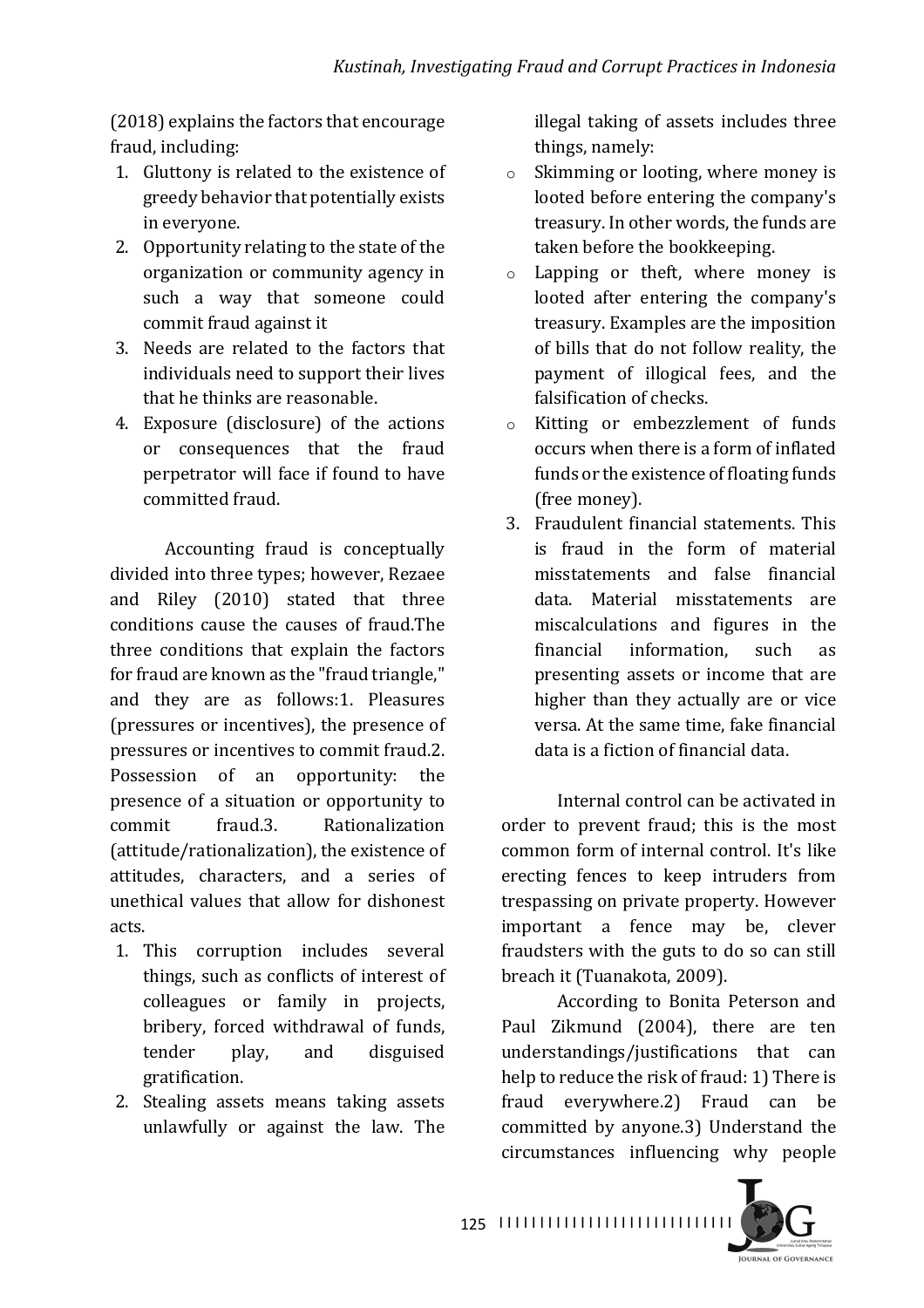commit fraud (motive, perceived opportunity to commit and think they can get away with it, morally acceptable excuse). 4) The best deterrent is to increase the perception of detection.  $5$ ) Employees are frequently perpetrators.6) There are only a few fraud schemes (asset misappropriation accounts for 60-86% of all frauds).7) Recognize and act on early warning signs.8) Don't rely on auditors to detect fraud (they focus on material fraud only), 9) Have an (anonymous) fraud hotline and use a fraud questionnaire now and then, 10) Prevention is the best cure." Furthermore, the Treadway Commission issued recommendations regarding the role of the Audit Committee aimed at reducing the possibility of fraud in the financial statements, namely: a) an independent audit committee (mandatory independent audit committee) using directors from outside the company's organization, b) a written charter that determines the duties and responsibilities of the Audit Committee, c) the Audit Committee must have adequate resources and authority to carry out its responsibilities, and d) the Audit Committee must obtain all information about the organization, be alert and effective.

In order to combat the root causes of fraud, it is essential to implement effective fraud prevention strategies and practices. Inefficient and/or ineffective internal controls are a common cause of fraud, as are hiring employees without considering their honesty and integrity, as well as regulations that exploit and abuse employees to achieve financial objectives. Fraud also occurs when management fails to follow applicable laws and regulations, and, as a result, fraud occurs. 6) The

industry in which the company operates has a history or tradition of fraud.  $5$ ) Employees are trusted to have personal issues to deal with, such as financial issues. family health issues, and excessive lifestyles. An organization's board of commissioners, management, and other employees work to establish policies, systems, and procedures to help ensure that the necessary steps are taking place to ensure operational effectiveness and efficiency, the accuracy of financial reporting, and compliance with applicable laws and regulations.

### **Forensic Accounting**

It was in the United States that the practice of using accounting to help solve legal problems was first popularized. Accounting, auditing, and investigative skills are all part of what Zysman calls "forensic accounting," according Zysman (2004). In Dhar & Sarkar (2010), forensic accounting is a term used to describe the practice of applying accounting concepts and techniques to legal matters. This necessitates reporting, which can be used as evidence in court or administrative proceedings to determine who is responsible for the fraud. Tuanakotta (2012) stated the same thing. forensic accounting is the application of accounting discipline in a broad sense, including auditing, to legal issues for legal settlement in or outside the courtroom. According to Crumbley in Tuanakotta (2012), forensic accounting can be described as accurate accounting for legal purposes, which has stood the test of time in the arena of feuds. Forensic accounting can be applied in both the public and private sectors. In the course of judicial or

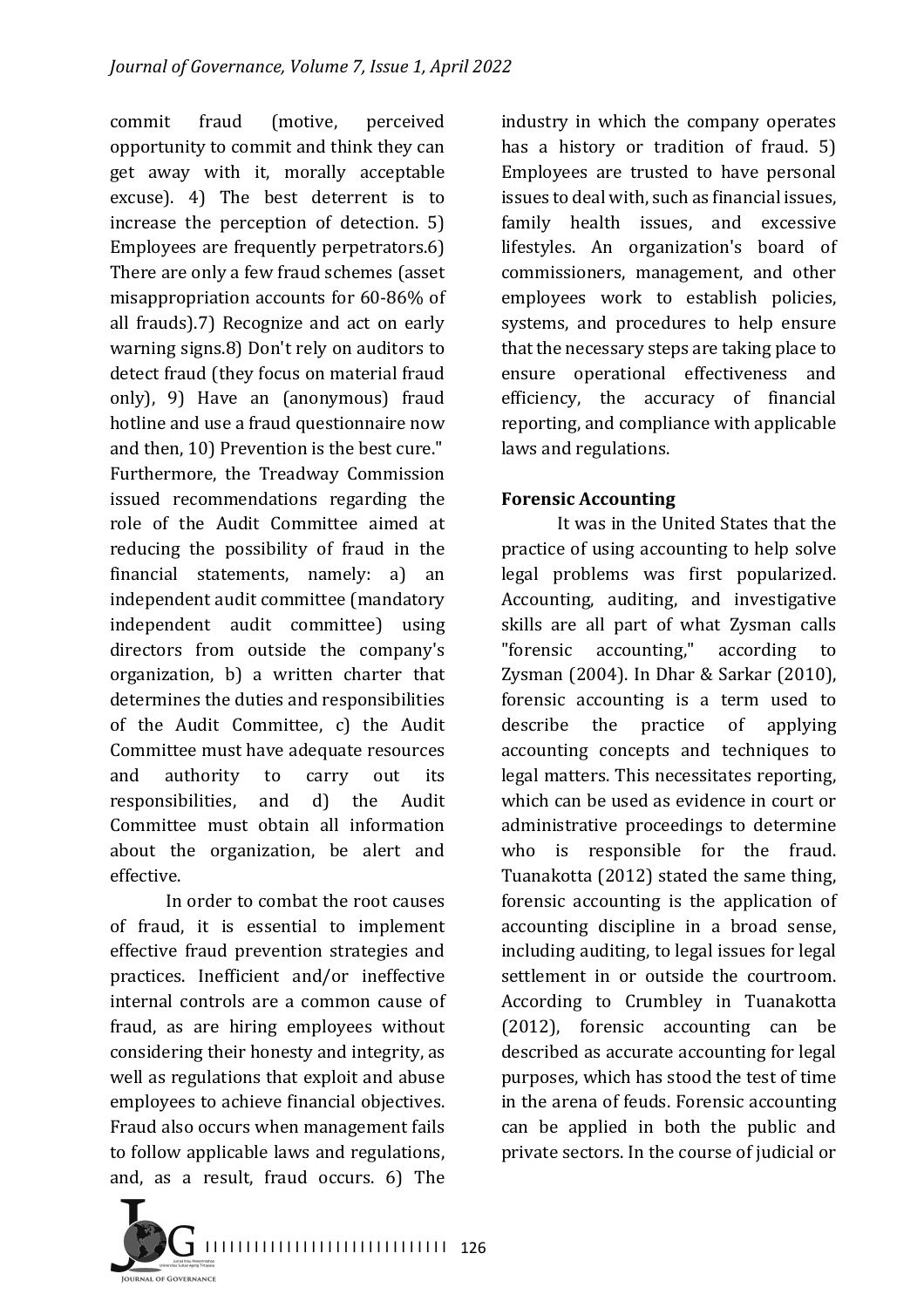administrative review, litigation is being pursued as an option.

Forensic accounting models and methodologies investigate procedures that seek assurance, attestation, and an advisory perspective in order to produce legal evidence on their own. It focuses on the evidence-based nature of accounting information. Forensic auditing is a subdiscipline that focuses on the investigation of fraud in financial reporting as well as the detection of financial blunders and financial statement fraud (Dhar & Sarkar, 2010).

Forensic accounting aims to translate complex financial transactions from data, numbers into a generally understandable form. And understand what is behind the financial statements. This, of course, is intended so that everything can be detected early enough that it can be immediately identified that something is wrong in the financial data presented. For example, specific account amounts may be declared suspicious in an accounting process if they are excessive or less than the average estimates and ranges or other signs that cause accounting questions. Then the account will be flagged for further study and analysis. The above will make the accountant ask what caused such an incident. Some forensic accountants refer to such monitors as "Red Flags" (signs of fraud). In other words, the numbers may prove a specific fraud was hidden, disguised, or even covered up.

Forensic accounting deals with losses in both the public and private sectors (first point). There are state and state financial losses in the public sector, while in the private sector, there are also

losses arising from a breach of contract in an engagement. The second point is an action/deed against the law that can lead to a claim due to a loss. The third point shows the relationship between failures and unlawful acts. Unlawful acts and causal relationships are the domain of legal experts and practitioners.

In contrast, the calculation of the number of losses arising from unlawful acts is the domain of forensic accountants. Forensic accountants assist legal experts and practitioners in gathering evidence and determining the causal relationship. In addition to explaining the causal relationship between losses and unlawful acts, the forensic accounting triangle also explains the relationship between accounting, law, and auditing science (Tuanakotta, 2012).

According to Tuanakotta (2012), there are four forensic accounting standards that apply when applying forensic accounting. The four forensic accounting standards are as follows:

- a. Forensic accountants must be independent in carrying out their duties, responsible and objective or impartial in carrying out their forensic accounting studies.
- b. Competence in a Professional Setting. Expertise and care are required in forensic accounting.
- c. The Purpose of the Task. It's important for accountants to know exactly what they're supposed to do, review it thoroughly, and put it in writing in the contract.
- d. Implementation of Study Tasks. Accountants must understand the problem well, such as problem formulation, planning and collecting



I I I I I I I I I I I I I I I I I I I I I I I I I I I I I 127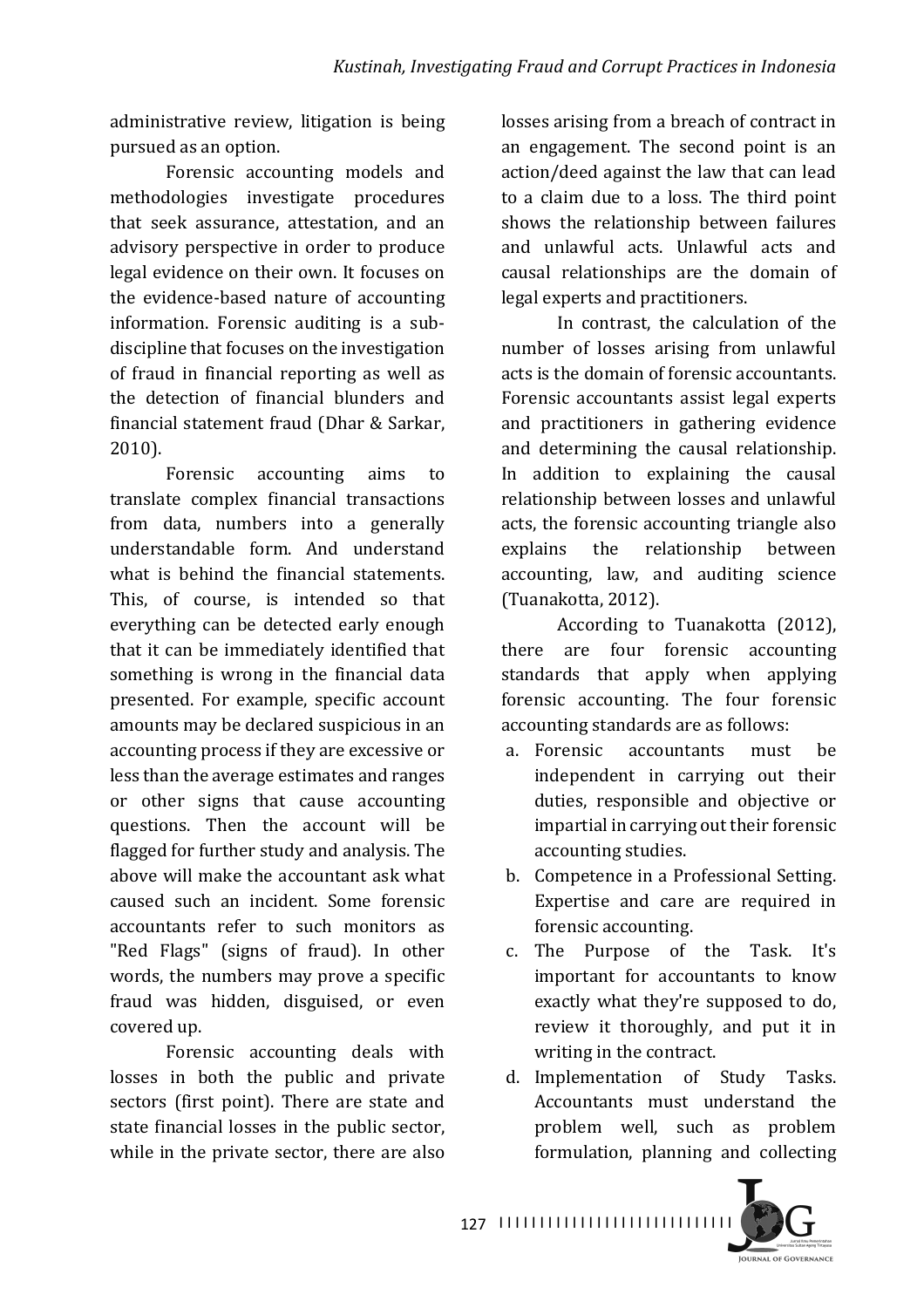evidence, and evaluating it, to the stage of communicating the assignment results in the form of a final report containing facts and conclusions.

# **Implementation of forensic accounting in** preventing fraud and corrupt practices in Indonesia.

Forensic accounting practice in Indonesia increased after the 1997 financial crisis. This also happened in America with the enactment of the Sarbanes Oxley Act (2002), one of the drivers in the development of forensic accounting. The United States also reinforces this encouragement through its Foreign Corrupt Practice Act and other OECD countries. An organization that specializes in countering fraud and corruption. A professional person is needed to reveal the motives and ways of fraud perpetrators in carrying out their actions. A person who is experienced in this disclosure is an expert in forensic accounting.

In 2004, Deloitte Touche Tohmatsu polled 125 delegates at an Asia Pacific meeting on fraud. 36% stated that fraud had increased significantly, while 82% stated that there had been an increase in corporate fraud. Fraud occurs because of low corporate governance, weak enforcement, accounting standards, and others consistent with corruption and weakness in state administration. Based on the fourth quarter 2006 BMI regarding the business environment, it was found that the legal system in Indonesia, which is not reliable in eradicating corruption, will reduce the interest of investors in Indonesia.

Forensic accounting was used to determine inheritance distribution and ascertain murder motives. To begin with, the term "forensic accounting" refers to the application of accounting in legal matters (and not auditing). Accounting level developments up to this point are still visible. For instance, in calculating compensation for disputes and losses incurred as a result of corruption cases, or in performing forensic accounting on cases involving fraud, most notably corruption and asset misappropriation. Forensic accountants are responsible for providing legal opinions in court (litigation), but also contribute to the field of law outside of court (nonlitigation), for example, by assisting in the formulation of alternative case resolutions in disputes, formulating compensation calculations, and calculating the impact of contract termination/breach.

In the public sector, forensic accounting plays a role in establishing the facts that occurred, which can be used as evidence in a variety of types of crimes. including fraud. Forensic accounting does not simply look for evidence when it comes to exposing fraud. It continues to trace until it meets the suspect who committed the fraud and brings him to court using the evidence obtained through the application of forensic accounting. In non-profit organizations, fraud is investigated using forensic accounting by gathering accounting evidence from records, systems, networks, and reports. The forensic accountant will then attempt to reconstruct the fraud incident using additional evidence obtained from crime investigators, video monitoring systems, and eyewitnesses.

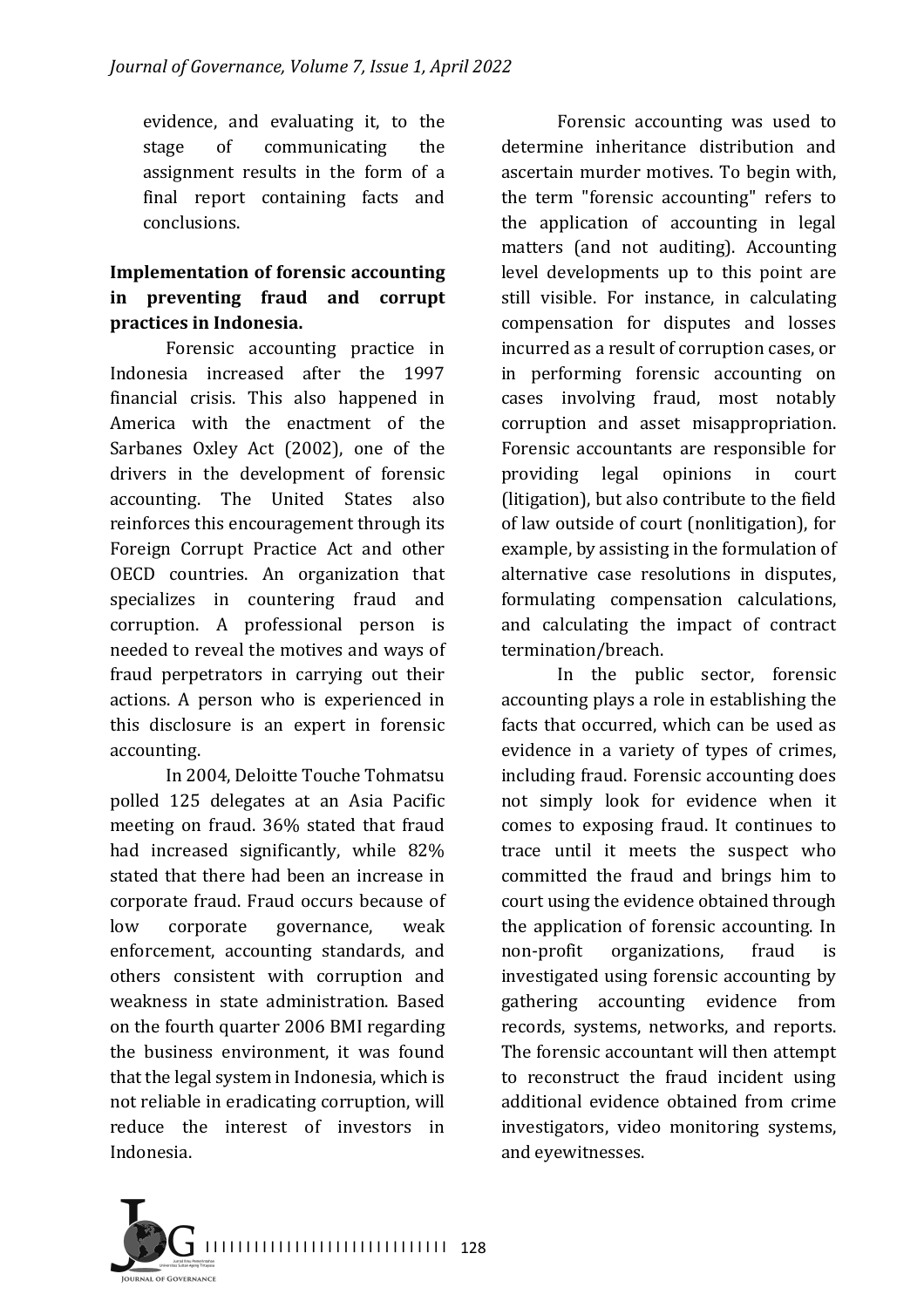In the process, forensic accountants certainly have certain stages. In general, there are 6 stages. Here's a description of each:

- 1. Problem Identification. At this stage, a forensic auditor, will perform an initial understanding. From what cases are disclosed, the non-profit organizations found instances of fraud. This initial understanding stage aims to sharpen the analysis and specification of the scope of the findings. With this, the audit process can be carried out on the target. It was further said that an initial understanding was carried out at this stage regarding the problems of note manipulation engineering practice and dishonesty practices that were found.
- 2. Conversations with clients This stage is carried out by conducting in-depth discussions with clients, where what the client says is the management of a non-profit organization. At this stage, the management of the non-profit organization explains and describes in detail the problems or findings that occur in the non-profit organization.
- 3. Preliminary Examination. At this stage, the auditor will begin to collect initial data and conduct analysis so that the results are obtained in the  $4W+1H$  matrix. If the matrix can be pocketed, it will be decided whether to continue the investigation or not.
- 4. Development of the Audit Plan At this stage, the auditor will prepare several things. Starting from the documentation of the cases encountered, the implementation procedures and audit objectives, and

the individual tasks in the team. Once neatly arranged, this will produce a finding. These findings suggest that the audit team and the client will ultimately communicate.

- 5. Follow-up Examination This is the stage where the auditor begins to collect evidence. At this stage, the actual audit process has already started. Auditors have started to use various techniques to discover the truth about fraud and the perpetrators.
- 6. Preparation of the Final Report is the process of preparing reports. The auditor will issue a kind of report at this stage, namely a forensic audit report. Several points must be made in this report, namely the conditions, namely what things happen in the field. Criteria, which are the standards that are used when carrying out activities. Conclusion, explaining the whole core of the audit process.

By utilizing accounting principles, investigative auditing skills, and procedures to address specific legal issues, forensic accountants can assist lawyers, courts, regulatory bodies, and government agencies in conducting financial fraud investigations. As a result, forensic accountants must possess sufficient knowledge and skills in the fields of accounting and auditing in order to perform tasks efficiently and compile reports on completed investigations. Additionally, they should have developed verbal and written communication skills. detailed observational communication skills, proficiency in investigative activities, and sufficient knowledge of



129 | 11111111111111111111111111111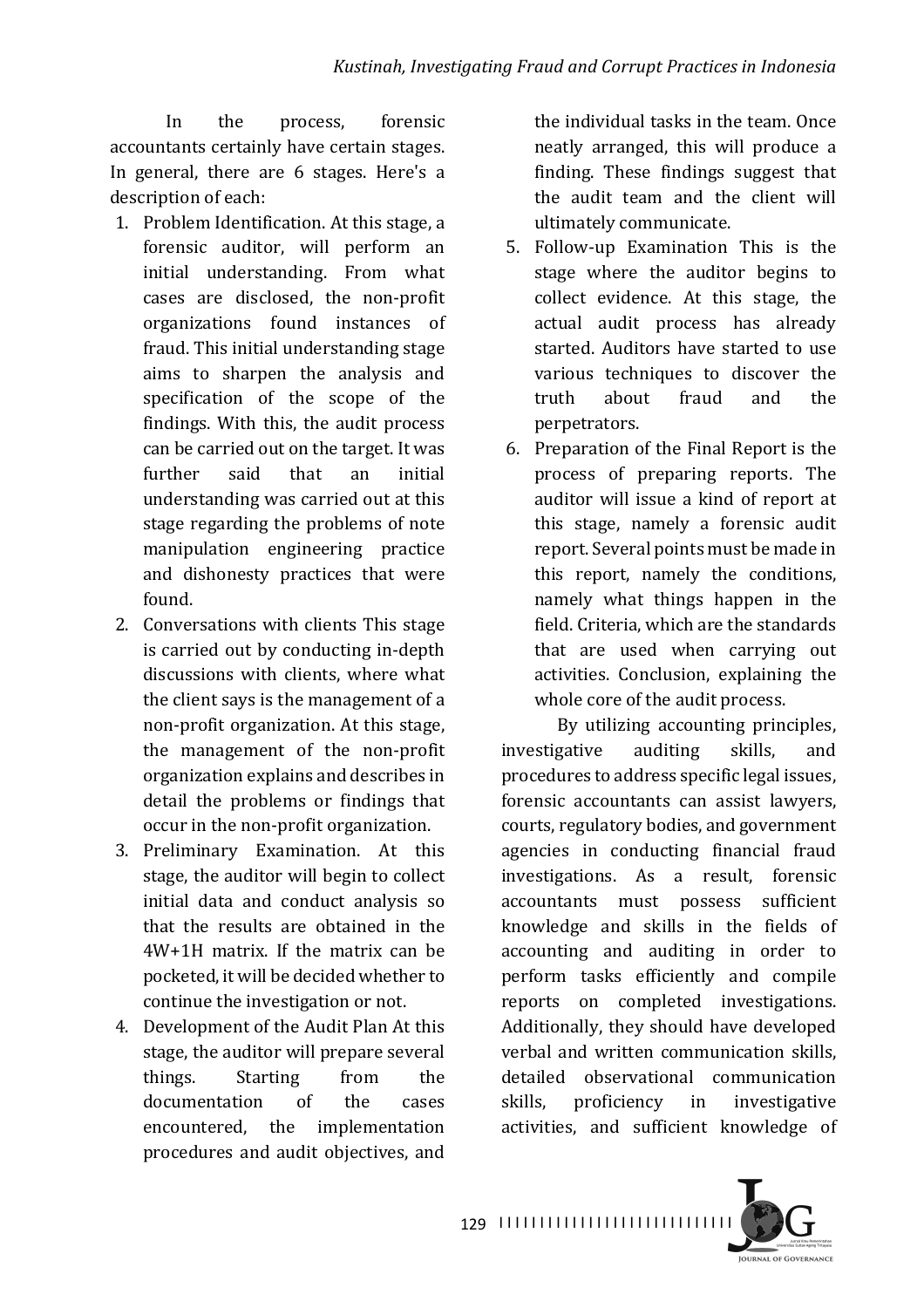information technology used in accounting and auditing procedures.

#### **Conclusion**

Understanding the risks that exist, observing the trend of fraud that is prevalent, understanding the applicable regulations, and looking for things that have the potential to cause fraud are all effective ways to prevent fraud. A fraudulent act is the process of creating, adapting, or imitating objects, statistics, or documents with the intent of deceiving another person or entity. However, we can prevent and avoid fraud, which is extremely detrimental to a variety of parties because it has the potential to devastate government and business. False positives are caused by the inability or ineffectiveness of audits carried out by internal audit, internal control, or the audit committee to detect fraud. Having complex organizations or complex organizational structures increases the likelihood that fraud will take place in those organizations or structures. A formulation that can be developed as a preventive, detective, and persuasive strategy by applying forensic audit procedures and investigative audits that are litigation support to produce findings and evidence that can be used in the decision-making process in court can be described as forensic accounting. Fraud can be detected early on with the help of forensic accounting standards and techniques, and it is possible to prevent fraud.

### **Acknowledgement**

This research received a lot of support since the beginning; therefore, the author would like to express her sincere



gratitude and highest appreciation to all those who have made this research possible.

### **References**

- Anggraini, D., Triharyati, E., & Novita, H. A. (2019). Akuntansi Forensik dan Audit Investigatif dalam Pengungkapan Fraud. *COSTING: Journal of Economic, Business and Accounting*, *2*(2), 372-380.
- Arfah, E. A. (2011). Pengaruh Penerapan Pengendalian Internal terhadap Pencegahan Fraud Pengadaan Barang dan Implikasinya pada Kinerja Keuangan (Studi pada Rumah Sakit Pemerintah dan Swasta di Kota Bandung). *InFestasi*, *7*(2), 137-153.
- Atmadja, A. T., & Saputra, K. A. K. (2018). Kegagalan Akuntansi dalam Menanggulangi Fraud. *Jurnal Aplikasi Akuntansi*, *3*(1), 001-021.
- Bawekes, H. F., Simanjuntak, A. M., & Daat, S. C. (2018). Pengujian Teori Fraud Pentagon terhadap Fraudulent Financial Reporting. *Jurnal Akuntansi dan Keuangan Daerah*, *13*(1), 114-134.
- Bologna, G. J., & Lindquist, R. J. (1995). *Fraud Auditing and Forensic Accounting: New Tools and Techniques*. Wiley.
- Dewi, G. A. K. R. S. (2017). Pengaruh Moralitas Individu dan Pengendalian Internal pada Kecurangan Akuntansi (Studi eksperimen pada Pemerintah Daerah Provinsi Bali). *JIA (Jurnal Ilmiah Akuntansi)*, *1*(1).
- Dhar, P., & Sarkar, A. (2010). *Forensic Accounting: An Accountant's Vision*. Midnapore: Vidyasagar University.
- Diansyah, F., Yuntho, E., & Fariz, D. (2011). *Penguatan Pemberantasan Korupsi melalui Fungsi Koordinasi dan Supervisi Komisi Pemberantasan*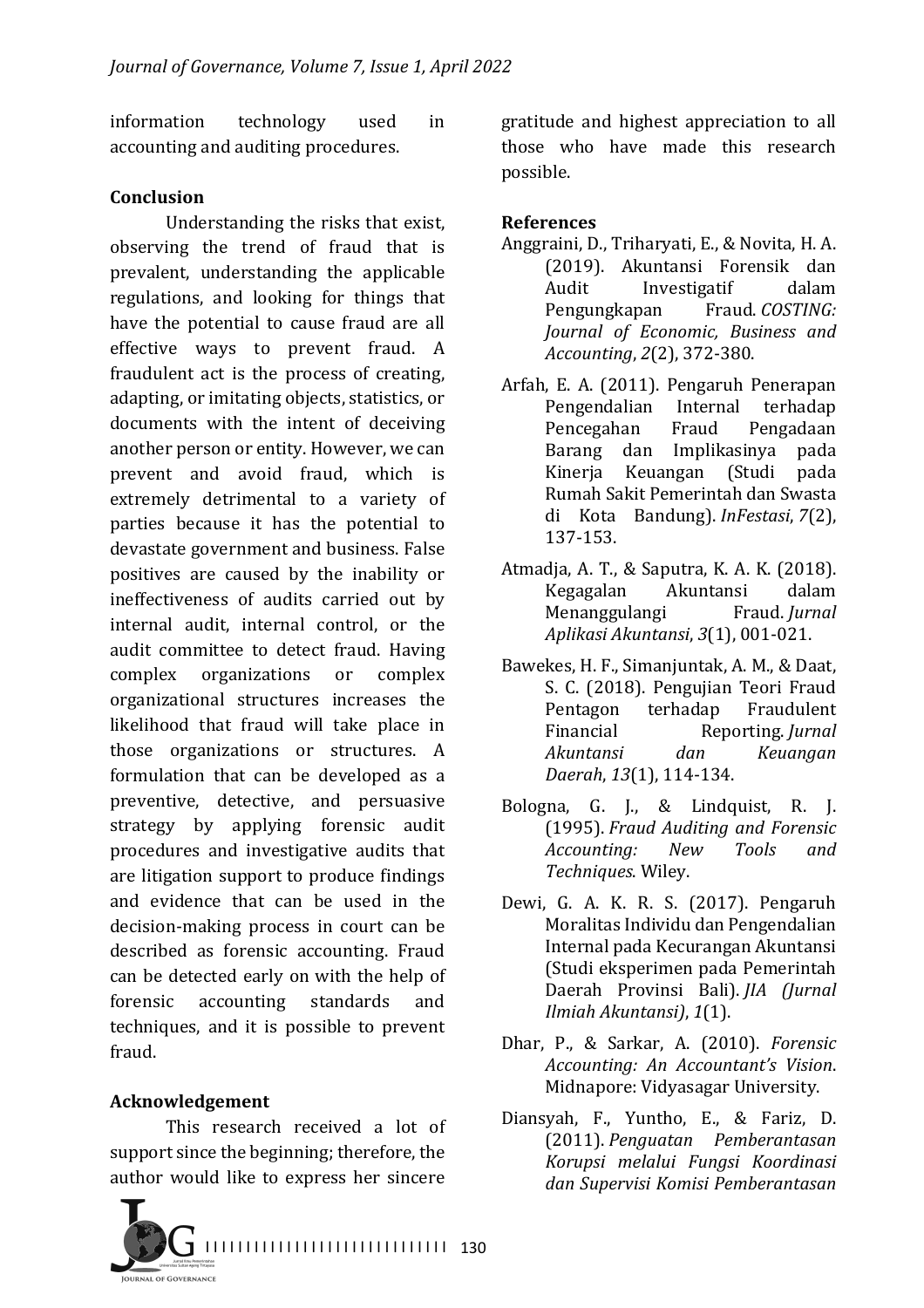*Korupsi (KPK)*. Indonesia Corruption Watch.

- Gunawan, I. (2013). Metode Penelitian *Kualitatif.* Jakarta: Bumi Aksara, 143.
- Gusnardi, G. (2011). Pengaruh Peran Komite Audit, Pengendalian Internal, Audit Internal Dan Pelaksanaan Tata Kelola Perusahaan Terhadap Pencegahan Kecurangan. *EKUITAS (Jurnal Ekonomi dan Keuangan)*, *15*(1), 130-146.
- Haryani, J., & Wiratmaja, I. D. N. (2014). Pengaruh Ukuran Perusahaan, Komite Audit, Penerapan International Financial Reporting Standards Dan Kepemilikan Publik Pada Audit Delay. E-Jurnal Akuntansi *Universitas Udayana*, *6*(1), 63-78.
- Isgiyataa, I. J., & Budiyonic, E. (2018). Studi Tentang Teori GONE dan Pengaruhnya Terhadap Fraud Dengan Idealisme Pimpinan Sebagai Variabel Moderasi: Studi Pada Pengadaan Barang/Jasa di Pemerintahan. *Jurnal Dinamika Akuntansi dan Bisnis Vol*, *5*(1), 31-42.
- Kiewiet, D. R., Hall, T. E., Alvarez, R. M., & Katz, J. N. (2008). *Fraud Or Failure? What Incident Reports Reveal About Election Anomalies and Irregularities*. Brookings Institution Press.
- Maharsi, S. (2000). Pengaruh Perkembangan Teknologi Informasi Terhadap Bidang Akuntansi Manajemen. *Jurnal Akuntansi dan Keuangan*, *2*(2), 127-137.
- Matsumura, E. M., & Tucker, R. R. (1992). Fraud Detection: A Theoretical Foundation. *Accounting Review*, 753-782.
- Munirah, A., & Nurkhin, A. (2018). Pengaruh Faktor-Faktor Fraud Diamond dan Gone Theory Terhadap Kecurangan Akademik. *Economic*

*Education Analysis Journal*, *7*(1), 120-139.

- Peterson, B. K., & Zikmund, P. E. (2004). 10 Truths You Need to Know About Fraud. *Strategic Finance*, 29-35.
- Rahman, K. G. (2020). Sistem Pengendalian Internal Dan Peran Audit Internal Terhadap Pencegahan Kecurangan. *Bongaya Journal for Research in Accounting (BJRA)*, *3*(1), 20-27.
- Rezaee, Z., & Riley, R. (2010). Financial Statement Fraud-Prevention and Detection, Hoboken, John&Wiley Sons. *Inc., New Jersey*.
- RIKA, R. L. (2016). Korupsi dan Akuntansi Forensik. *I-Finance: A Research Journal on Islamic Finance, 2(2), 72-*91.
- Rozali, R. D. Y. (2015). Teknik Audit Investigatif Dalam Pengungkapan Money Laundering Berdasarkan Perspektif Akuntan Forensik. *Jurnal Riset Akuntansi dan Keuangan*, *3*(1), 572-585.
- Rustiarini, N. W., & Sunarsih, N. M. (2015). Fraud dan Whistleblowing: Pengungkapan Kecurangan Akuntansi Oleh Auditor Pemerintah. *Prosiding Simposium Nasional Akuntansi XVIII*.
- Santoso, U., & Pambelum, Y. J. (2008). Pengaruh Penerapan Akuntansi Sektor Publik Terhadap Akuntabilitas Kinerja Instansi Pemerintah Dalam Mencegah Fraud. *Jurnal Administrasi Bisnis*, *4*(1).
- Saputra, K. A. K., Sujana, E., & Tama, G. M. (2018). Perspektif Budaya Lokal Tri Hita Karana dalam Pencegahan Kecurangan pada Pengelolaan Dana Desa. *Jurnal Akuntansi Publik*, *1*(1), 28-41.



I I I I I I I I I I I I I I I I I I I I I I I I I I I I I 131